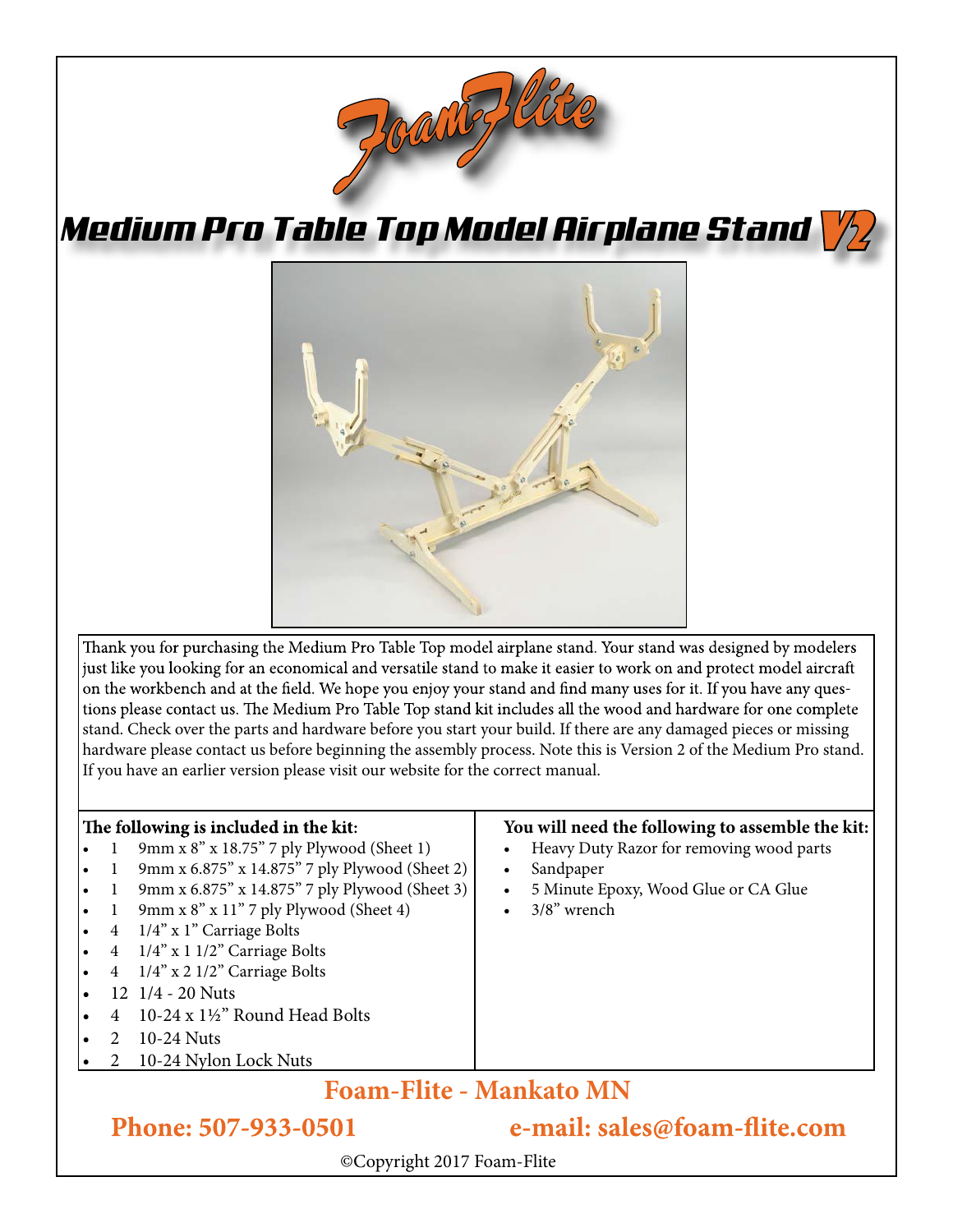The assembly is very simple and requires just a few tools. The plywood parts are held in place on the sheets by small tabs left in the wood. These will need to be cut free and it's easiest using a heavier razor blade with a handle. There are a few steps requiring the use of glue. Each builder will have their preference on what glue to use. We recommend using Epoxy, Wood Glue or CA. The CA is faster but can create a brittle joint in some cases while the Epoxy and wood glue will create a stronger bond but take more time. Choose what works best for you. Most people prefer to leave the wood natural but if you prefer you can stain the wood for a unique look and some added protection. We don't recommend paint as the parts fit is tight and a layer of paint may cause the stand to bind and not work properly. When fully assembled the stand is a great tool for your workbench and at the field! Let's get started!

1) Start by cutting out all the plywood pieces using a heavy duty razor blade such as a box cutter. Try to cut the tabs off cleanly to minimize the amount of sanding required. 2) Sand down any tab pieces left on the parts. Make sure any internal slots are clean to allow smooth movement of the bolts through the slotted areas. 3) Locate the center base piece and the center lower support piece. Apply your choice of glue to the mating surfaces and press them together so they sit tight. Clean up any glue squeeze out and set this aside until

 $\epsilon$ 

the glue is set.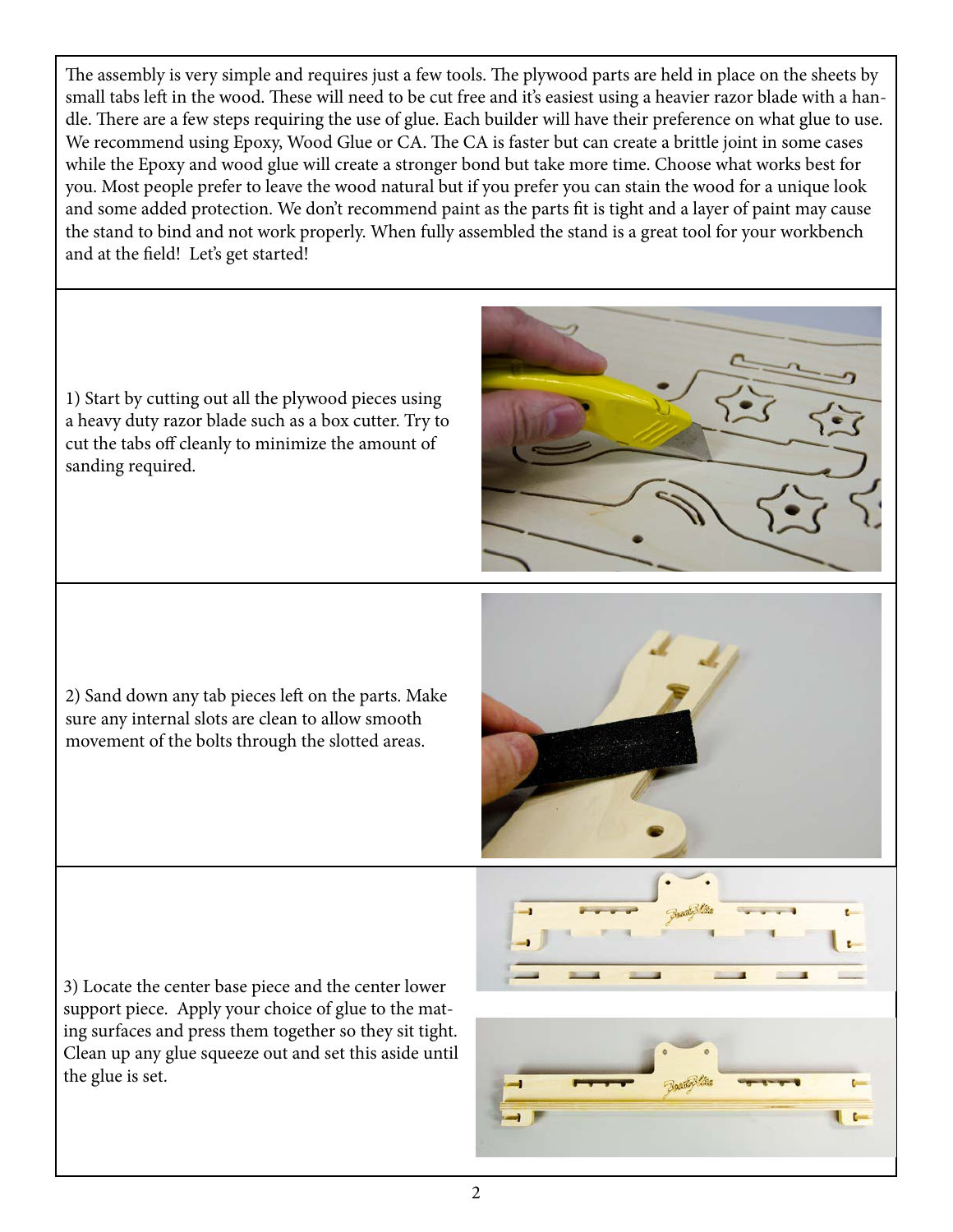4) Locate the 4 - 10/24 x 1 1/2" bolts. We recommend using epoxy to set these in place. Apply some glue into the open slot and then place the bolts into the slots with the round head sitting in the square holes. Check to make sure the bolts are straight out the end. Fill the slots on top with some extra epoxy and set it aside until the glue is set up or dry.

5) Locate the upper arm pieces and slide brace pieces. Place a bead of glue on the arm between the tabs and place the pieces together. Make sure they fit tight with no gap between the pieces. Set them aside till the glue is set.

6) Locate the knuckle pieces and the cradle base pieces. Apply a bead of glue to each knuckle and press them into the cradle base. Make sure they are sitting perpendicular and set them aside until the glue is set.

7) Locate the two base leg pieces and slide them onto the 10/24 bolt ends on the center base piece. On the lower bolt use the 10/24 nylon locknut to secure the leg to the base. Use a 3/8" socket to tighten the locknut down. Only tighten this nut so that there is no play in the base leg but that the center base can still rotate. For the top bolt place a 10-24 nut into a plywood star knob and tighten it down to hold the base in place.

Repeat this step for the other side.









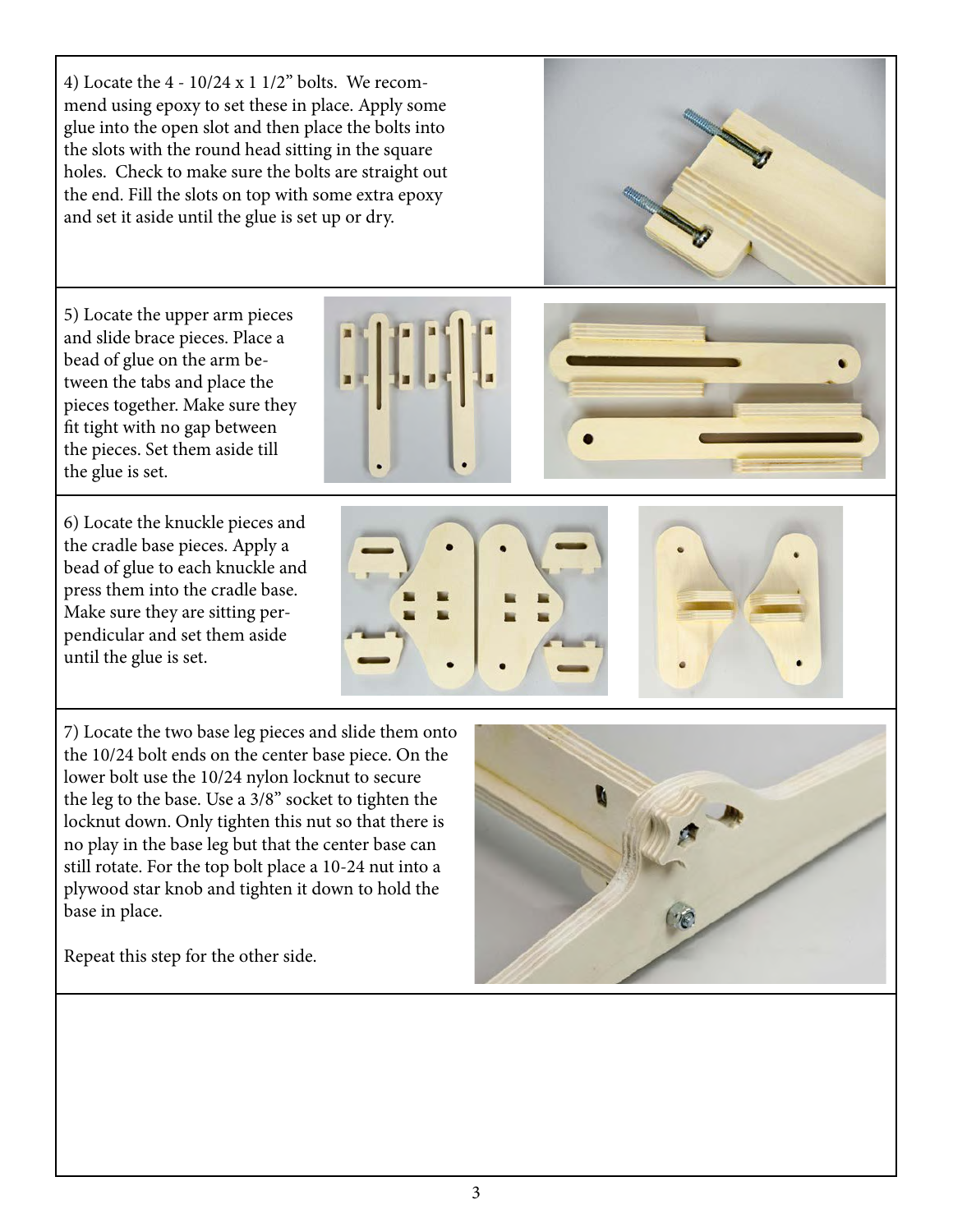

8) Locate the lower arm pieces, two 1 1/2" carriage bolts, two star knobs and two 1/4-20" nuts.

9) Place the 1 1/2" Carriage bolt through the hole in one arm then slide the bolt through the center base piece. Slide the second lower arm piece onto the bolt then secure it in place with a star knob and 1/4-20 bolt.<br>Be sure to draw the carriage bolt into the first lower arm piece. Repeat for the other side.



10) Locate the center cradle pieces, cradle arms, 1" Carriage bolts, 1/4-20 nuts and star knobs.

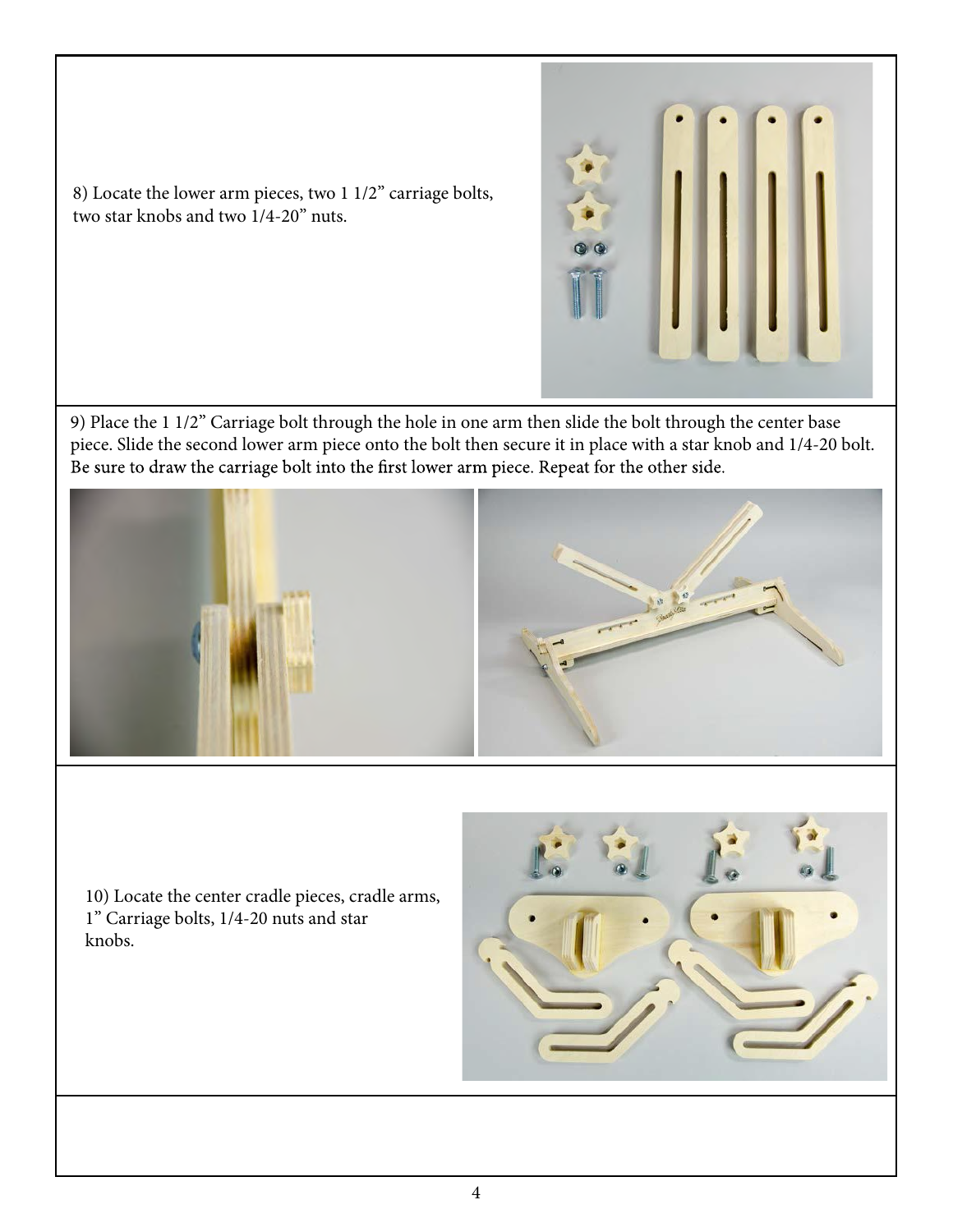11) Slide the carriage bolts in from the side with the knuckle pieces. Place the cradle arms onto the bolts on the opposite side then secure them in place with the 1/4-20 nuts and star knobs.

Repeat this for the second cradle assembly.

12) Locate the completed cradle assembly and locate the upper arm assembly as well as a 1 1/2" Carriage Bolt, 1/4-20 nut and star knob.

13) Attach the cradle assembly to the upper arm using the 1 1/2" Carriage bolt through the knuckle pieces and secure it with a 1/4-20 nut and star knob.

Repeat this for the second side.



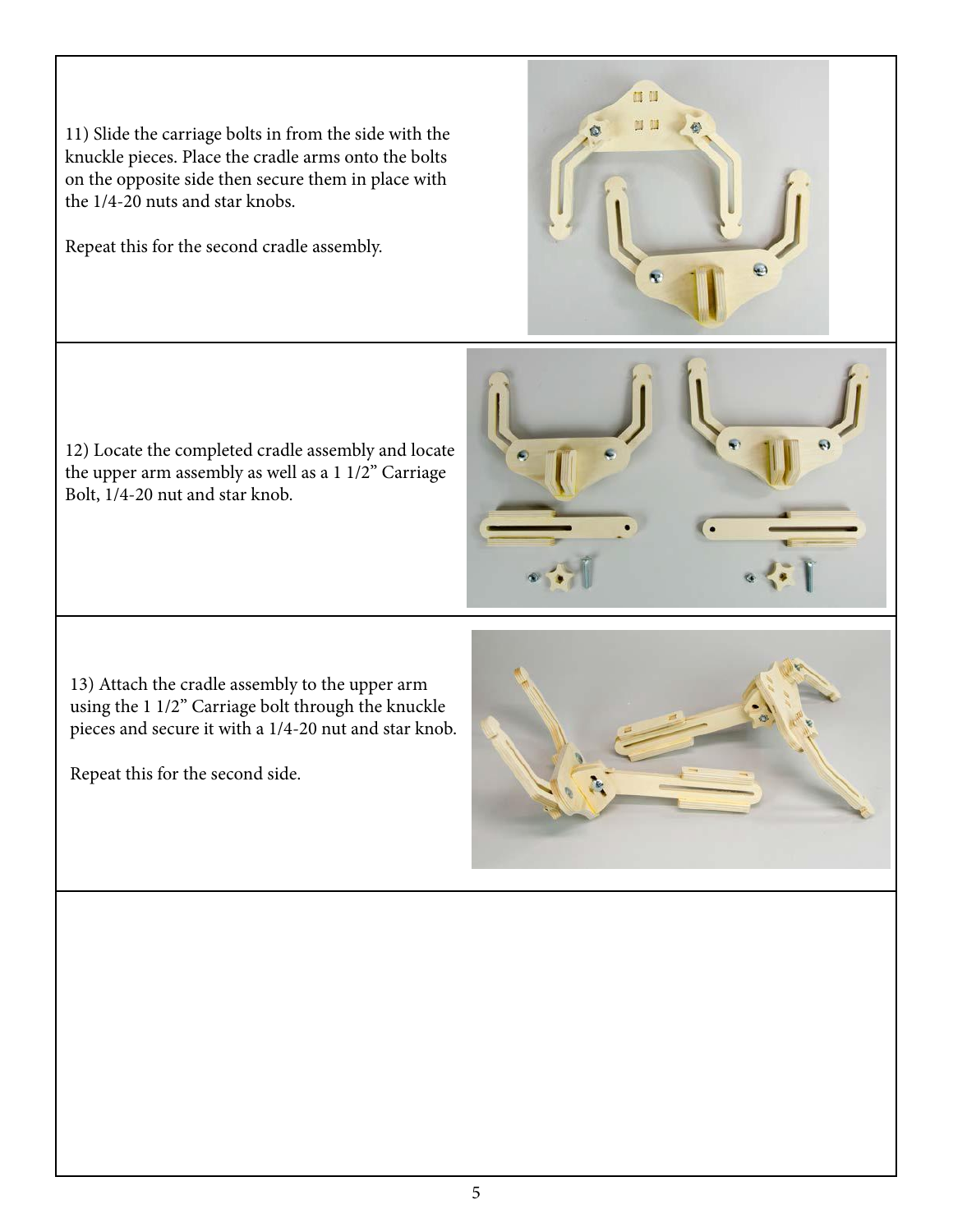14) Slide the upper arm and cradle assembly into the slot between the lower arms. Make sure it can move smoothly. If it is too tight lightly sand the pieces so that it can move smoothly but is not too loose.

15) Locate the four plywood arm supports, four 2 1/2" carriage bolts, four 1/4-20 nuts star knobs and plywood spacers.

16) Slide one support piece onto the carriage bolt followed by a plywood spacer. Slide this through the center base piece. Add a spacer then the second support piece and secure it with a 1/4-20 nut and star knob. Be sure to draw the carriage bolt into the first plywood support piece.

Repeat this for the second side of the stand.